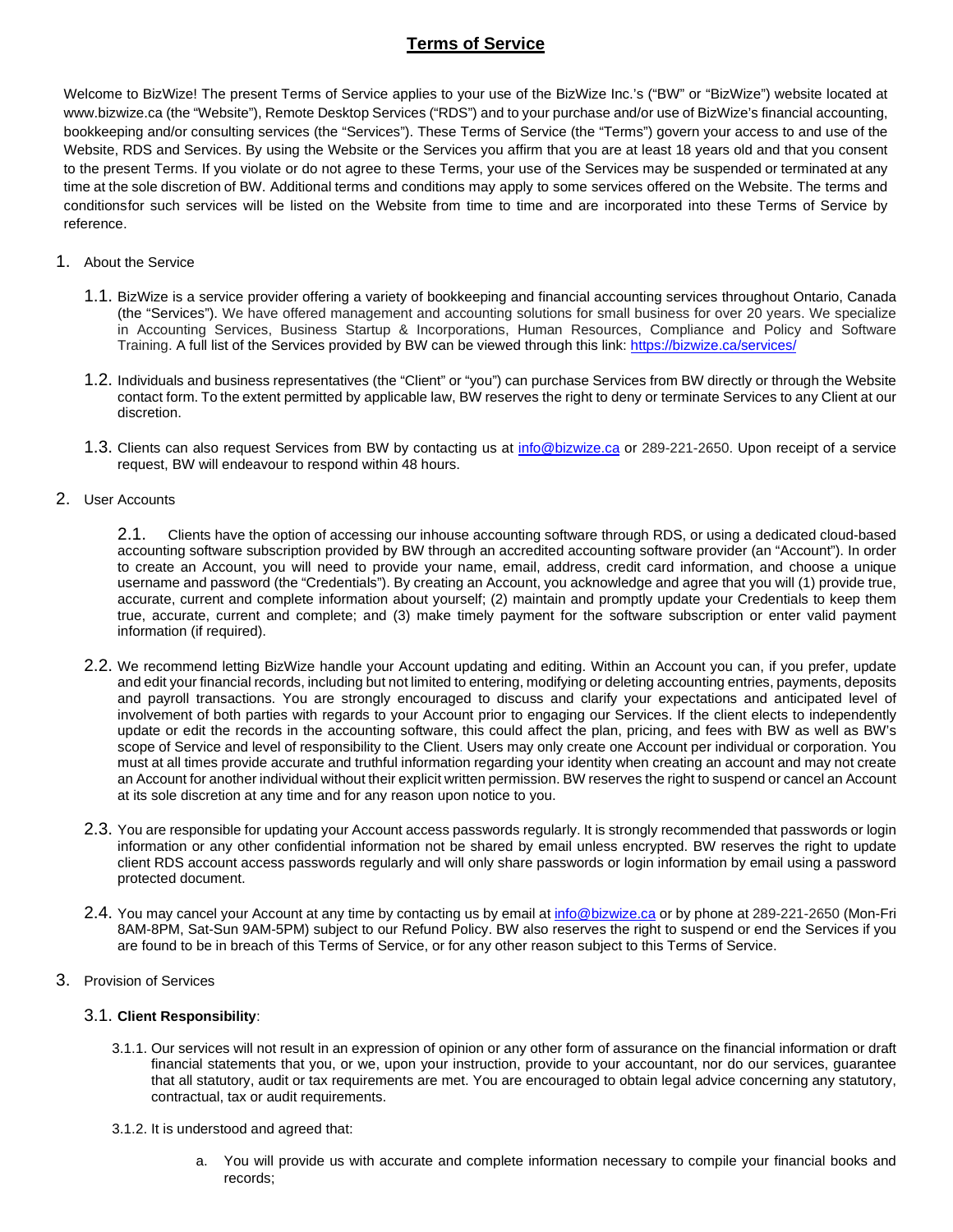- b. The responsibility for the accuracy and completeness of the representations in the financial books and records, HST, Payroll, WSIB and other personal, business or corporate filings remains with you;
- c. The responsibility for filing deadlines (including but not limited to HST, WSIB, Tax Returns, Payroll, RZ forms, T5018's and ROE's) remains with the Client, unless the Confirmation of Service explicitly states that BW will prepare and submit these filings on behalf of the Client. In the event that BW fails to file any submission of the Client that is BW's responsibility, the Client agrees that reimbursement by BW to the Client will be limited to the amount of the interest and penalties charged by the CRA or WSIB, subject to the Limitations to Liability and Indemnification contained hereinbelow.
- d. The financial books and records may either lack disclosure required by, or otherwise not be in accordance with an applicable financial reporting framework;
- e. Uninformed readers may be misled unless they are aware of the possible limitations of the financial books and records and our limited involvement therein;
- f. The engagement of BW's Services cannot be relied upon to prevent or detect error and fraud or other irregularities. The responsibility for the prevention and detection of error and fraud and other irregularities must remain with business stakeholders and management.

#### 3.2. **Working Papers**:

- 3.2.1. The working papers, files, reports, templates, forms, and work created, developed or performed by BizWize, physical or digital, during the course of the Services are the property of our firm, constitute confidential information and will be retained by us in accordance with our firm's policies and procedures.
- 3.2.2. If financial records are produced by BW using software or a software subscription directly owned and/or managed by the client, such content remains the responsibility and property of the Client.
- 3.3. All prices are shown in Canadian dollars (and are exclusive of applicable taxes and shipping costs).
- 3.4. BW accepts no liability to complete any transaction which cannot be cleared by BW's payment processor, whether due to insufficient funds or otherwise. If such situation occurs, you will receive an error message and the transaction will be denied. Moreover, we may suspend your access to your Account and contact you to provide valid alternative credit card information. Such suspension shall not relieve you from your obligation to pay any fees owed to us.
- 3.5. We do not currently provide our Services to every region in Canada. To find out if we provide our Services in your area, please contact us at [info@bizwize.ca.](mailto:info@bizwize.ca)
- 3.6. Upon receipt of a Client Service request by phone, email, or otherwise (a "Client Request"), BW will send you an email detailing the Services to be provided and associated fees (the "Service Confirmation"). Your Client Request is only considered accepted upon your receipt of a Service Confirmation.

3.7. BW considers a Service to be complete upon BW fulfilling all requested deliverables confirmed between the Client and BW through a Service Confirmation. You are responsible for ensuring the completeness of the Services provided to you and to inform BW no more than seven (7) days following completion of the Services of any perceived default or concern or if you are in any way dissatisfied with the Services (a "Default Notice"). Timely receipt of the Default Notice is essential to allow BW the opportunity to view and investigate an alleged default, and failure to provide the Default Notice within seven (7) days may result in your claim being dismissed at no cost to BW in its sole discretion. In the event BW is providing its Services on an ongoing basis, you must inform BW of a perceived default or concern regarding the Services within fifteen (15) days' from when such perceived default became reasonably discoverable or from the date on which such concern first arose.

3.8. BW may occasionally offer new or existing Clients a promotional offer in connection with their use or potential use of the Services (a "Special Offer"). The terms of a Special Offer shall be contained or otherwise transmitted therewith and otherwise governed accordingly.

## 4. Fees

- 4.1. The fees payable in connection with any Services (the "Fees") will be specified on the Website or on an invoice provided to the Client prior to the commencement of Services. Fees will also be specified on the Service Confirmation provided by email to the Client.
- 4.2. Upon engagement, a one-time fee (plus applicable taxes) will be immediately due and payable (the "Engagement Fee"). The Engagement Fee will be confirmed by BW in a Service Confirmation and related invoice. The Engagement Fee includes an initial meeting/consultation at the BW premises and a general file set up fee. Additional fees will be applicable if a customized Chart of Accounts or modification of an existing Chart of Accounts is required.
- 4.3. A quotation for monthly, quarterly or annual services will be provided upon request, and, if accepted by the Client, will be subject to a monthly office disbursement fee equivalent to eight percent (8%) of the rate or fee charged.
- 4.4. Travel rates and other disbursements, where applicable and agreed upon in advance by the parties, will be billed additionally.
- 4.5. Other fixed rates include but are not limited to: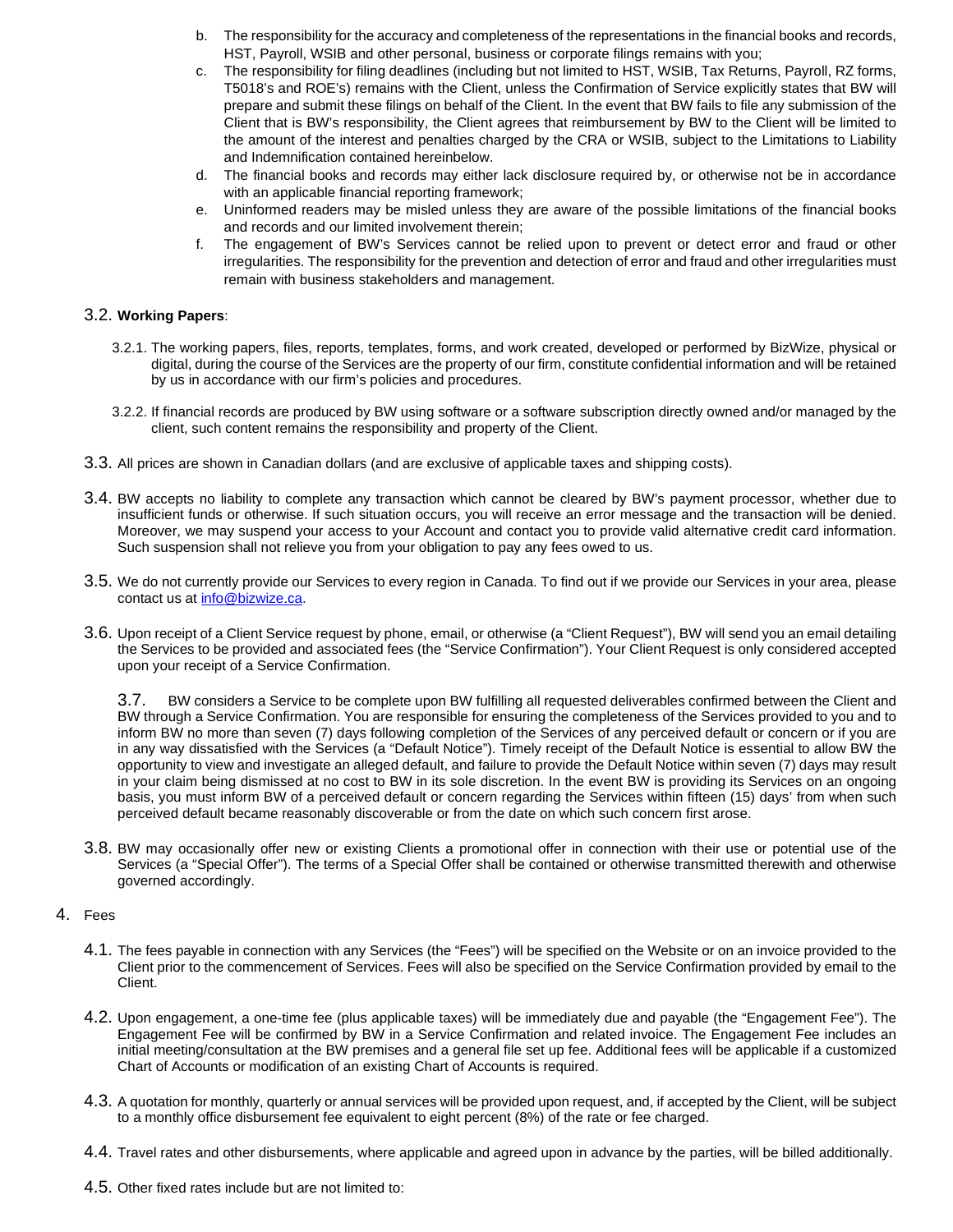- a. Preparation and electronic filing of annual T4's;
- b. Preparation and electronic filing of ROE's;
- c. Preparation and electronic filing of T5018's;

#### 4.6. **Costs of Responding to Government or Legal Processes**:

- 4.6.1. In the event we are required to respond to a subpoena, court order, government agency or other legal process for the production of document and/or testimony relative to information we obtained and/or prepared during the course of this engagement, you agree to compensate us at our then-current rate, as specified in a Service Confirmation and/or invoice, for the time we expend in connection with our response, and to reimburse us for all of our out-of-pocket costs (including applicable taxes) incurred.
- 4.6.2. The preparation of records and submissions related to a CRA or WSIB audit, appeal or review will be subject to the quoted hourly rate (plus applicable taxes), and a retainer may be required. You agree that BizWize cannot guarantee the outcome of any CRA or WSIB audit, appeal or review and you acknowledge that you will be solely responsible for any principle amounts owing to the CRA or WSIB, as well as for any interest or penalties charged by the CRA or WSIB.
- 4.7. In the event of any discrepancy, other than a pricing discrepancy, between the Services listed on the Website and those listed on a Service Confirmation or elsewhere, the Services listed on the Service Confirmation shall prevail and the other listing shall be duly amended upon notice to BW of the discrepancy. All Fees are denominated in CDN dollars and are exclusive of any applicable taxes.
- 4.8. Fees may be paid by way of e-transfer, check or credit card. You represent and warrant that you are authorized to use the payment method you designate to BW. You authorize BW to charge your designated payment method for the total amount of your purchase, including any applicable taxes and other charges. If the payment method cannot be verified, is invalid or is otherwise not acceptable, the Services you have ordered may be suspended or cancelled.
- 4.9. In the event that any cheque, deposit, and/or financial instrument is rejected by BW's financial institution, you acknowledge and agrees that BW shall invoice you in the amount of \$50.00 for all fees and administrative time associated with the rejected cheque and/or financial instrument. We reserve the right to suspend our services or to withdraw from engagement in the event of such delinquency. You agree to reimburse BW for any fees or costs, including lawyer's fees, it incurs to collect an unpaid balance due.
- 4.10. All disbursements, including but not limited to subscription fees, mailing, and shipping costs, incurred in the execution of the Services shall be in addition to the stated Fees paid to BW. BW's invoices for Fees and disbursements shall be paid upon receipt. However, if any amount remains unpaid 30 days after the date of an invoice, it is agreed that the unpaid portion shall bear interest at the rate of 12% per annum, calculated from the date of the invoice.
- 4.11. BW may from time to time accept alternative payment methods not listed herein. Acceptance of alternative payment methods is at the sole discretion of BW. Instructions for alternative payment options will be listed on the Website when available, which availability may be withdrawn by BW at any time or from time to time at BW's sole discretion.
- 4.12. In the event of an error in connection with the pricing or charging of any Services, BW reserves the right to correct such error and revise your order accordingly (including charging the correct price) or to cancel the purchase and refund any amount charged. Your sole remedy in the event of a billing error is toobtain a refund forthe excess amount charged. To be eligible for such refund, you must provide notice of any such error within 30 days of the date of the billing statement in which such error first appeared.
- 5. Processing of Client Payment

All Client payments for Services must be paid immediately upon request or within 30 days from the date of receipt of an invoice from BW. Payments may be processed through a third-party payment processing service from time to time. Clients shall make all payments in accordance with the fees, charges, and billing terms in effect at the time Fees are due and payable. BW reserves the right at any time to change its prices and billing methods, either immediately upon posting on the BW website or by email delivery to you.

#### 6. Taxes

You take sole responsibility for the payment of any sales tax and any related penalties or interest to the relevant tax authority if you fail to pay the sales tax for the Services (the "Sales Tax"). You hereby indemnify BW for any liability or expense we may incur in connection with such Sales Taxes. You may be required to provide BW with evidence that you have paid all applicable taxes. For purposes of this section, "Sales Tax" shall mean any sales or use tax, and any other tax measured by sales proceeds, that BW is permitted to pass to its Clients, that is the functional equivalent of a sales tax where the applicable taxing jurisdiction does not otherwise impose a sales or use tax.

#### 7. Cancellation Policy

Clients may cancel a Client Request at any time prior to receipt of a Service Confirmation from BizWise. Following receipt of a Client Request, an order may only be cancelled in accordance with BW's Refund Policy, described below.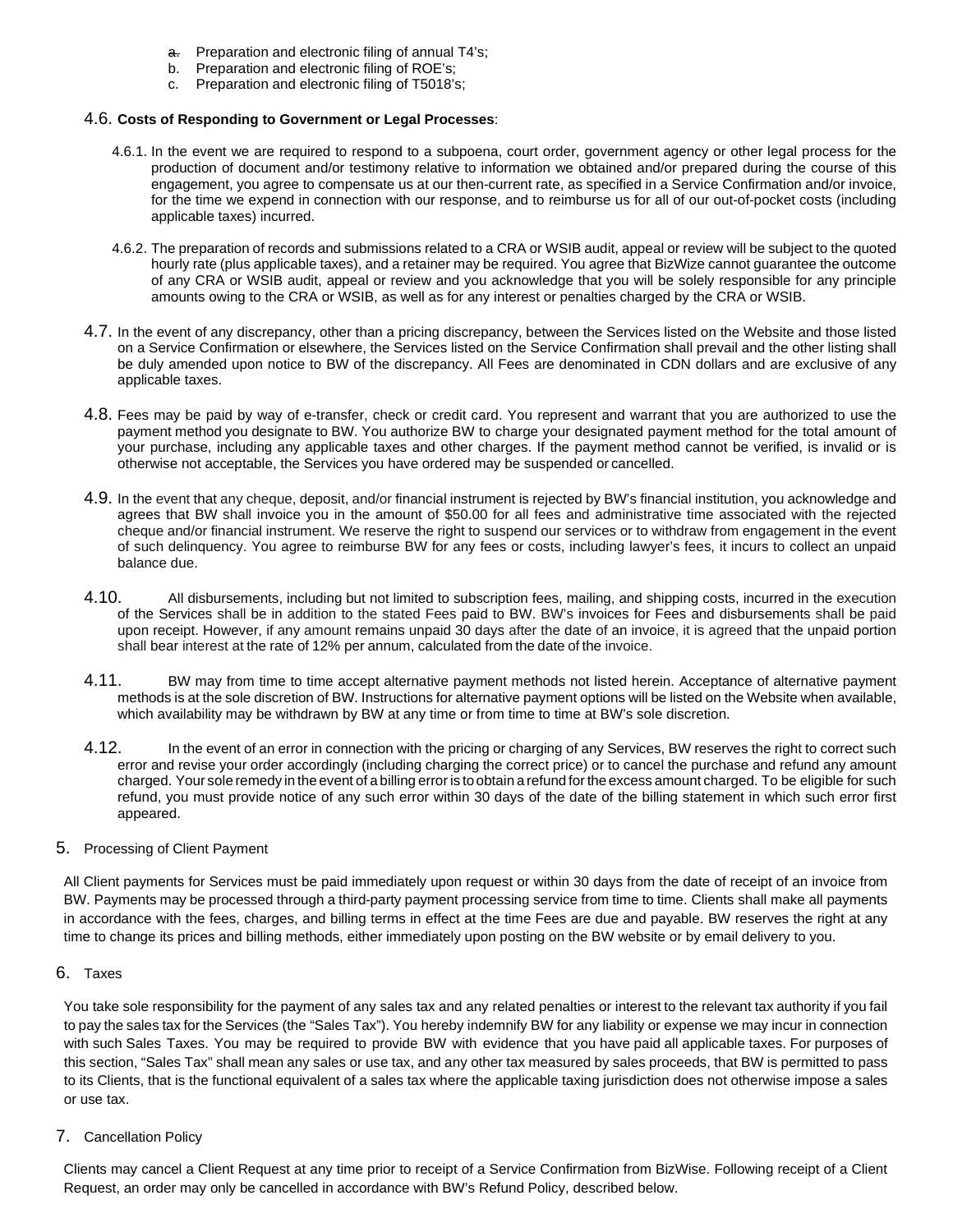## 8. Termination of Agreement and Refund Policy

BW reserves the right to terminate any Services for any reason at any time, including the ending of services that are already underway. If any payment processing request is rejected at any time for any reason, the Services shall be immediately terminated and you will be notified of the termination within twenty four (24) hours. No refunds shall be offered where a Service is deemed to have been completed by BW in its sole discretion. Any monies that have been paid to BW which constitute payment in respect of the provision of unused Services may be refunded at your request up to twenty four (24) hours prior to the Service delivery time stated on a Service Confirmation. Refunds may also be available on a case by case basis at BW's sole discretion by contactin[g info@bizwize.ca.](mailto:info@bizwize.ca)

## 9. Limited License for Website

Except as otherwise provided, subject to your compliance with these Terms of Service, and in consideration of your adherence to these terms and payment of any applicable Fees, BW grants to you a revocable, personal, non-exclusive, non-assignable and nontransferable license for personal, non-commercial purposes, except where explicitly provided otherwise, to (i) access the BizWizes Website (ii) cause the Website to be displayed from a computer and/or mobile device and (iii) use the Website, solely as permitted under these Terms of Service (the "License"). BW and its affiliates and licensors reserve all rights not expressly granted to you in these Terms of Service. Your rights herein are only as described above for this limited License. The License granted under this Section may be terminated by BW for any reason at BW's sole discretion.

## 10. Remote Computer Access

10.1. In order to provide certain Services, including but not limited to problem troubleshooting and online bookkeeping record updates, the Client may request or require BizWize's staff to access the Client's computer through an online remote-access software tool. BizWize will never access a Client's computer without the Client's prior written consent. Should consent be granted for BizWize to remotely access a Client computer, it is the Client's responsibility to uninstall the remote-access software tool once the Services are rendered as confirmed in writing by BizWize.

## 11. Use of BizWize Website and Account

When accessing or using the BizWize Website and/or your user Account, you agree that you will not violate any law, contract, or intellectual property or act in any way which may cause harm to BizWize or another Client. All users of the Website and user Account must adhere to BW's safe use standards, including but not limited to:

- 11.1. No unauthorized use of the BW Website;
- 11.2. No using the Website to transmit unsolicited commercial emails or other messages through the BW Website;
- 11.3. No copying of the content of the BW Website or any of its underlying source code;
- 11.4. No removing, altering, or obscuring any copyright or other proprietary notices of BW or its affiliates or licensors in any portion of the BW Website;
- 11.5. No uploading to the Website of any content or material which may harm, injure, damage, or otherwise risk the safety, wellbeing, or commercial operations of a Client or of BW, or that contains any virus, malware, or other malicious coding;
- 11.6. No obscuring or disabling any content that appears on or through the BW Website;
- 11.7. No copying or collecting data from the BW Website or using the Website to in any way attempt to collect data or breach the security of Website users; and
- 11.8. No violating of any requirements, policies, procedures or regulations of a third party service which is connected to the BW Website;

(the "Safe Use Standards")

If you violate any of the foregoing, BW reserves the right to suspend or terminate your access to and use of the BW Website and/or the Services immediately without notice. BW also reserves the right to pursue any remedy it deems appropriate under the circumstances if you are found to be in violation of our Safe Use Standards.

## 12. Use of BizWize Services

## 12.1. Definitions:

- 12.1.1. For the purposes of this Section 12, the following definitions shall apply:
	- a. "Business/Service Interruption" means any delay or stoppage to the Services forced upon BW by reasons which could not have been reasonably foreseen or prevented;
	- b. "Computer Security" means the programs and software BW utilizes to protect its and its Client's Data;
	- c. "Cyber Extortion" means any direct or indirect attempt to coerce BW or its representatives through online or electronic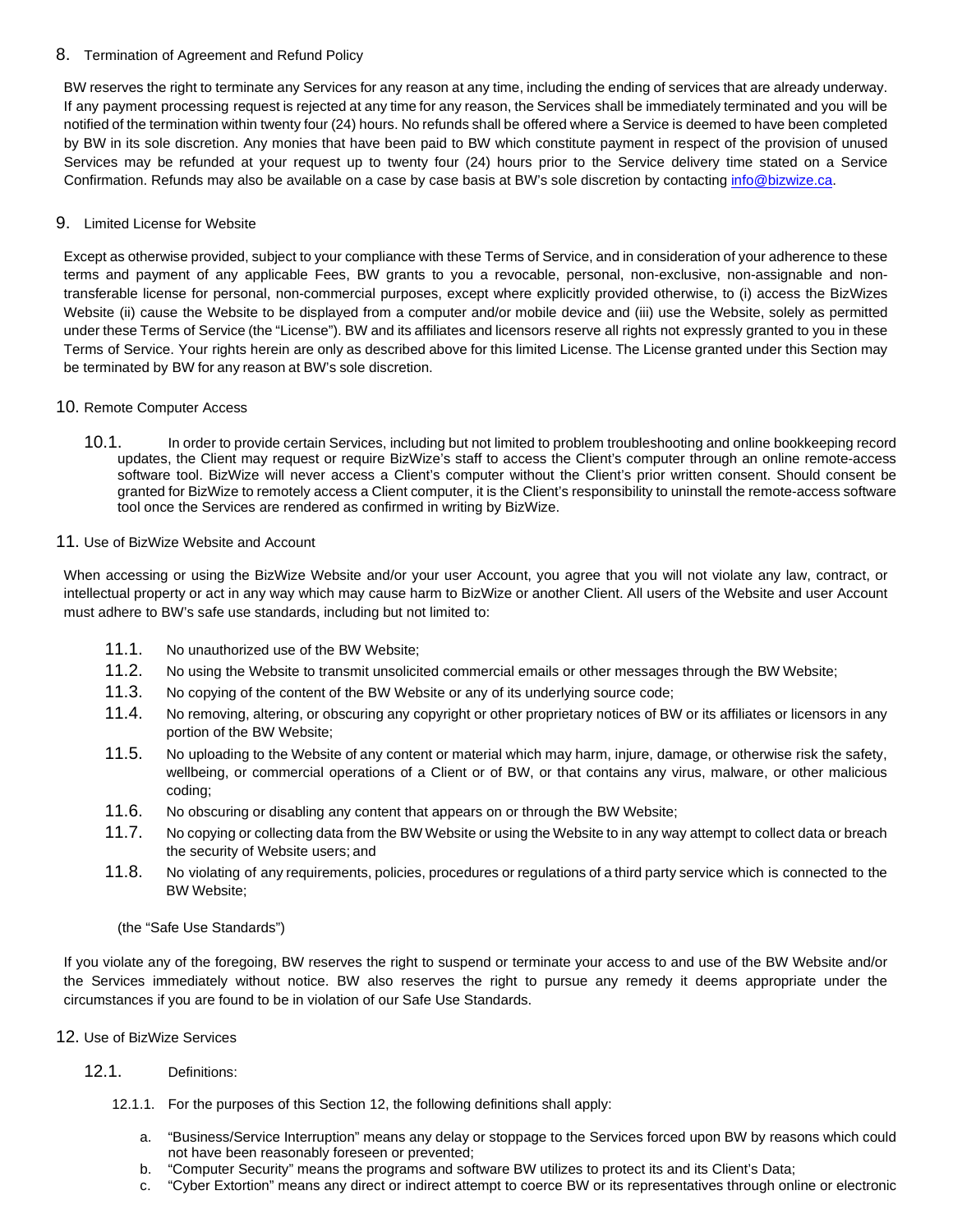means into any form of exchange to prevent a threatened action by the coercing party;

- d. "Data" means any electronic information, text, or code in the possession of BW.
- e. "Data Asset" means any electronic information, text, or code provided by the Client or created by BW further to the provision of its Services;
- f. "Force Majeure" includes, without limitation, strikes, work stoppages, accidents, acts of war or terrorism, civil or military disturbances, nuclear or natural catastrophes or acts of God, and interruptions, loss or malfunctions of utilities, communications or computer (software and hardware) services;
- g. "Information" includes Personally Identifiable Information, Data, Data Assets, and any other documentation which could be reasonably foreseen as having intrinsic or economic value to the Client and/or BW;
- h. "Malicious Code" means any code in any part of a software system or script that is intended to cause undesired effects, security breaches or damage to a system.
- i. "Personally Identifiable Information" means any information that alone or in combination with other information held by BW can be used to specifically identify a Client;
- j. "Security Breach" means any compromise of BW's personal or corporate accounts, computers, or any other passwordprotected information, that leads to the accidental or unlawful destruction, loss, alteration, unauthorized disclosure of, or access to protected data transmitted, stored or otherwise processed
- 12.2. BizWize takes our Client's security extremely seriously. While we endeavour to take every reasonable precaution to protect our Client's information, certain events outside of our control, including but not limited to cyber extortion, hacking, business/service interruptions, and force majeure events, may result in the disclosure, damage, or destruction of such information and further subsequent damage. In such event, BW shall not be held responsible or liable for any theft, damage, loss or unauthorized disclosure of personally identifiable information or third party information or business or tax records or any other information or records that are in the care, custody or control of BW. Further, in such event, BW shall not be held liable or responsible for any Client inability to access a data asset or business service interruption that is a direct or indirect result of:
	- a. The alteration, corruption, destruction, deletion, or damage to data stored on BW computer systems;
	- b. Data loss, damage or Inability to access a data asset and/or intellectual property infringement that is caused by a failure of computer security to prevent a security breach;
	- c. Data loss, damage or Inability to access a data asset or business/service interruption due to corruption of the data as a result or unforeseen or reasonably unpreventable computer hardware, software or firmware failure;
	- d. Data loss, damage or Inability to access a data asset or business/service interruption due to satellite or internet failure;
	- e. The failure to prevent transmission of malicious code from BW computer systems to computer or network systems belonging to a client of BW or related third party;
	- f. The failure to prevent a loss or threat caused by cyber extortion.
- 12.3. BizWize shall not be held responsible or liable for any damage or loss to a Client's data, data assets, intellectual property, or physical records or documentation which result from a force majeure event.
- 12.4. BizWize offers all Clients the option of annual or quarterly data backups to CD or DVD. In the event the Client refuses or otherwise does not consent to such data backups, BW shall not be held liable or responsible for the retention of the Client's data.

## 13. Intellectual Property Rights

Unless otherwise indicated, the BW Website and all content, materials, information, functionality and other materials displayed, performed, contained or available on or through the BW Website, including, without limitation, the BW logo, and all designs, text, graphics, pictures, information, data, sound files, images, illustrations, software, other files, and the selection and arrangement thereof (collectively, the "Materials") are the proprietary property of BW or its affiliates or licensors, and are protected by Canadian and international copyright laws and other intellectual property rights laws.

## 14. Trademarks

BizWize, www.bizwize.ca, and other BW graphics, logos, page headers, buttons, icons, scripts, and service names are trademarks of BW, and may not be copied, imitated, or used, in whole or in part, without BW's prior written consent. All other registered trademarks and service marks are used for reference purposes only, and remain the property of their respective owners. Reference to any products, services, processes or other information, by name, trademark, manufacturer, supplier or otherwise does not constitute or imply an endorsement, sponsorship or recommendation byBW.

## 15. Communications

BW reserves the right to contact you from time to time for feedback regarding the Services. BW will also contact any Website user who files a complaint with BW regarding a representative of BW or the Services overall. Notices to users will be deemed effective at the time they are sent by BW or as of the date they are posted on the Website.

## 16. Maintenance and Support

BW is solely responsible for providing any maintenance and support services with respect to the Website when required from time to time or as required under applicable law. If you notice a problem or error on the Website you can report it to [info@bizwize.ca.](mailto:info@bizwize.ca)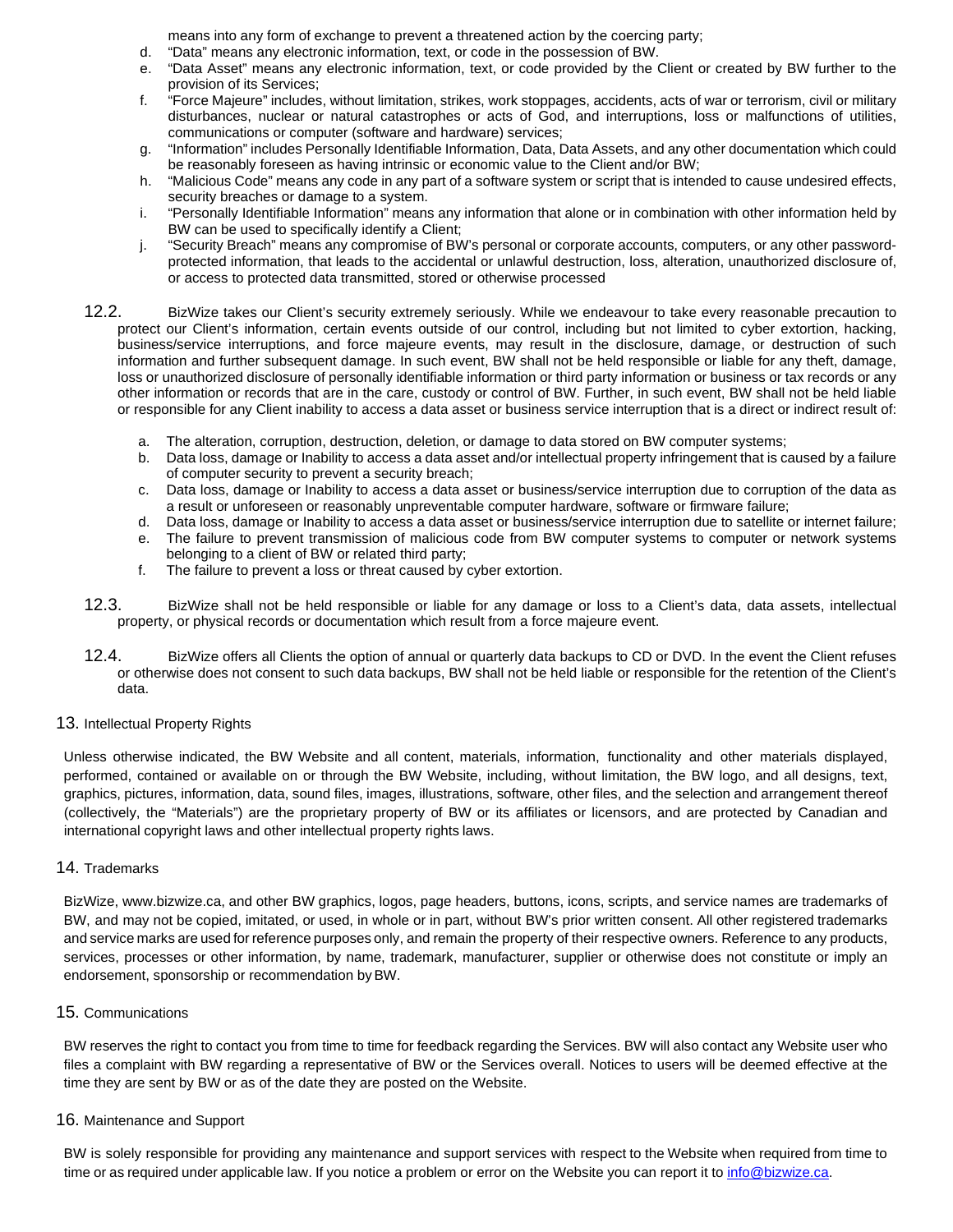#### 17. Third Party Terms of Agreement

You must comply with applicable third party terms of agreement when using the services of a third party contracted by BW.

- 18. Limitation of Liability
	- 18.1. BIZWIZE TAKES CLIENT SECURITY AND PRIVACY VERY SERIOUSLY. WE UTILIZE A NUMBER OF PRECAUTIONS INCLUDING MANAGED IT SERVICES, REMOTE MONITORING SOFTWARE, EXTERNAL BACKUPS, AND COMPUTER FIREWALLS**.** HOWEVER, BIZWIZE CANNOT AND SHALL NOT BE HELD RESPONSIBLE FOR ANY DAMAGE OR INJURY CAUSED DIRECTLY OR INDIRECTLY BY A DATA BREACH OR ANY OTHER LOSS OF CLIENT DATA WHICH WAS OUTSIDE OUR CONTROL. THIS LIMITATION OF LIABILITY SHALL APPLY TO ALL CLIENT DATA, WHETHER IN ELECTRONIC OR PHYSICAL FORM, AND REGARDLESS OF WHETHER SUCH DATA WAS PRODUCED BY BIZWIZE OR PROVIDED BY THE CLIENT.
	- 18.2. TO THE FULLEST EXTENT PERMISSIBLE BY LAW, EXCEPT FOR A BREACH OF THIS TERMS OF SERVICE, IN NO EVENT WILL BIZWIZE BE LIABLE TO YOU FOR ANY SPECIAL, CONSEQUENTIAL, INCIDENTAL OR LIKE DAMAGES, HOWEVER CAUSED AND ON ANY THEORY OF LIABILITY, AND WHETHER OR NOT SUCH PARTY KNEW OR SHOULD HAVE KNOWN OF THE POSSIBILITY OF SUCH DAMAGE, INCLUDING, WITHOUT LIMITATION, DAMAGES FOR LOSS OF PROFITS, LOSS OF DATA, DAMAGE TO PERSONAL PROPERTY, BUSINESS INTERRUPTION OR ANY OTHER COMMERCIAL OR PERSONAL DAMAGES OR LOSSES, ARISING OUT OF OR RELATED TO (1) YOUR USE OR INABILITY TO USE BW'S SERVICES, (2) YOUR USE OF BW'S ONLINE PROPERTIES, THE BIZWIZE WEBSITE, (3) REMOTE SERVICES PROVIDED BY BW, (4) TERMINAL SERVICES, (5) YOUR USE OF SOFTWARE, FIRMWARE, OR ANY OTHER SERVICES OR THIRD-PARTY SERVER ACCESS PROVIDED BY BIZWIZE, OR (6) FROM ANY COMMUNICATIONS, INTERACTIONS, OR MEETINGS WITH BW, ITS CONTRACTORS, STAFF, AGENTS, OR REPRESENTATIVES HOWEVER CAUSED.

#### **18.3. TO THE FULLEST EXTENT PERMISSIBLE BY LAW, OTHER THAN IN THE EVENT OF A FINDING OF GROSS NEGLIGENCE BY AN ONTARIO COURT, BIZWIZE'S TOTAL LIABILITY TO YOU SHALL NOT UNDER ANY CIRCUMSTANCES EXCEED THE TOTAL AMOUNT OF ALL MONIES PAID BY YOU TO BIZWIZES.**

18.4. WITHOUT LIMITING AND IN ADDITION TO THE FOREGOING, NEITHER BIZWIZE NOR ANY OF ITS AFFILIATES, LICENSORS, OFFICERS, DIRECTORS, LICENSORS, EMPLOYEES, CONTRACTORS OR REPRESENTATIVES (COLLECTIVELY, THE "BW PROVIDERS") REPRESENT OR WARRANT (I) THAT THE SERVICES PROVIDED BY BIZWIZE WILL MEET YOUR REQUIREMENTS OR BE ERROR FREE; (II) THAT THE BIZWIZE WEBSITE, MATERIALS OR SERVICES SOLD THROUGH THE BIZWIZE WEBSITE WILL ALWAYS BE AVAILABLE OR WILL BE UNINTERRUPTED, ACCESSIBLE, TIMELY, RESPONSIVE OR SECURE, or (III) THAT YOUR EXPERIENCE WITH BIZWIZE'S SERVICES WILL MEET YOUR INDIVIDUAL EXPECTATIONS.

#### 19. Indemnification

- 19.1. YOU AGREE TO INDEMNIFY, DEFEND, RELEASE, AND HOLD HARMLESS BIZWIZES, ITS PARTNERS, LICENSORS, AFFILIATES, CONTRACTORS, OFFICERS, DIRECTORS, EMPLOYEES AND AGENTS (COLLECTIVELY, THE "BW PARTIES") FROM ALL DAMAGES, LOSSES AND EXPENSES ARISING DIRECTLY OR INDIRECTLY FROM (A) ANY NEGLIGENT ACTS, OMISSIONS OR WILLFUL MISCONDUCT BY THE CLIENT, ITS SHAREHOLDERS, DIRECTORS, OFFICERS, AGENTS, EMPLOYEES, OR REPRESENTATIVES, INCLUDING, WITHOUT RESTRICTING THE GENERALITY OF THE FOREGOING, THE MISUSE OF, OR THE UNAUTHORIZED DISSEMINATION OR MISREPRESENTATION OF FINANCIAL BOOKS AND RECORDS OR ANY OTHER WORK PRODUCED ON YOUR BEHALF BY BIZWIZE INC., (B) YOUR USE OF BW'S SERVICES OR PRODUCTS, (C) ANY BREACH OF THESE TERMS OF SERVICE BY YOU, AND/OR (D) YOUR VIOLATION OF ANY LAW OR OF ANY RIGHTS OF ANY THIRD PARTY.
- 19.2. BIZWIZES RESERVES THE RIGHT, AT ITS OWN COST, TO ASSUME THE EXCLUSIVE DEFENSE AND CONTROL OF ANY MATTER OTHERWISE SUBJECT TO INDEMNIFICATION BY YOU, IN WHICH EVENT YOU WILL FULLY COOPERATE WITH BW IN ASSERTING ANY AVAILABLE DEFENSES. YOU AGREE THAT THE PROVISIONS IN THIS SECTION WILL SURVIVE ANY TERMINATION OF YOUR ACCOUNT, THE TERMS OF SERVICE, OR YOUR ACCESS TO THE BW WEBSITE.
- 20. BizWize's Name and Address

BW's contact information for any end-user questions, complaints or claims with respect to BW's Website i[s info@bizwize.ca.](mailto:info@bizwize.ca)

- 21. Availability
	- 21.1. Unless otherwise stated, this website is only available within Canada, or in relation to postings from Canada. All advertising is intended solely for the Canadian market. You are solely responsible for evaluating the fitness for a particular purpose of any downloads, programs and text available through this site. Redistribution or republication of any part of this site or its content is prohibited, including such by framing or other similar or any other means, without the express written consent of BW. BW does not warrant that your access to the Website will be uninterrupted, timely or error free, although it is provided to the best ability.
	- 21.2. BW attempts to make every effort to ensure that the content on the Website (the "Content") is complete and current.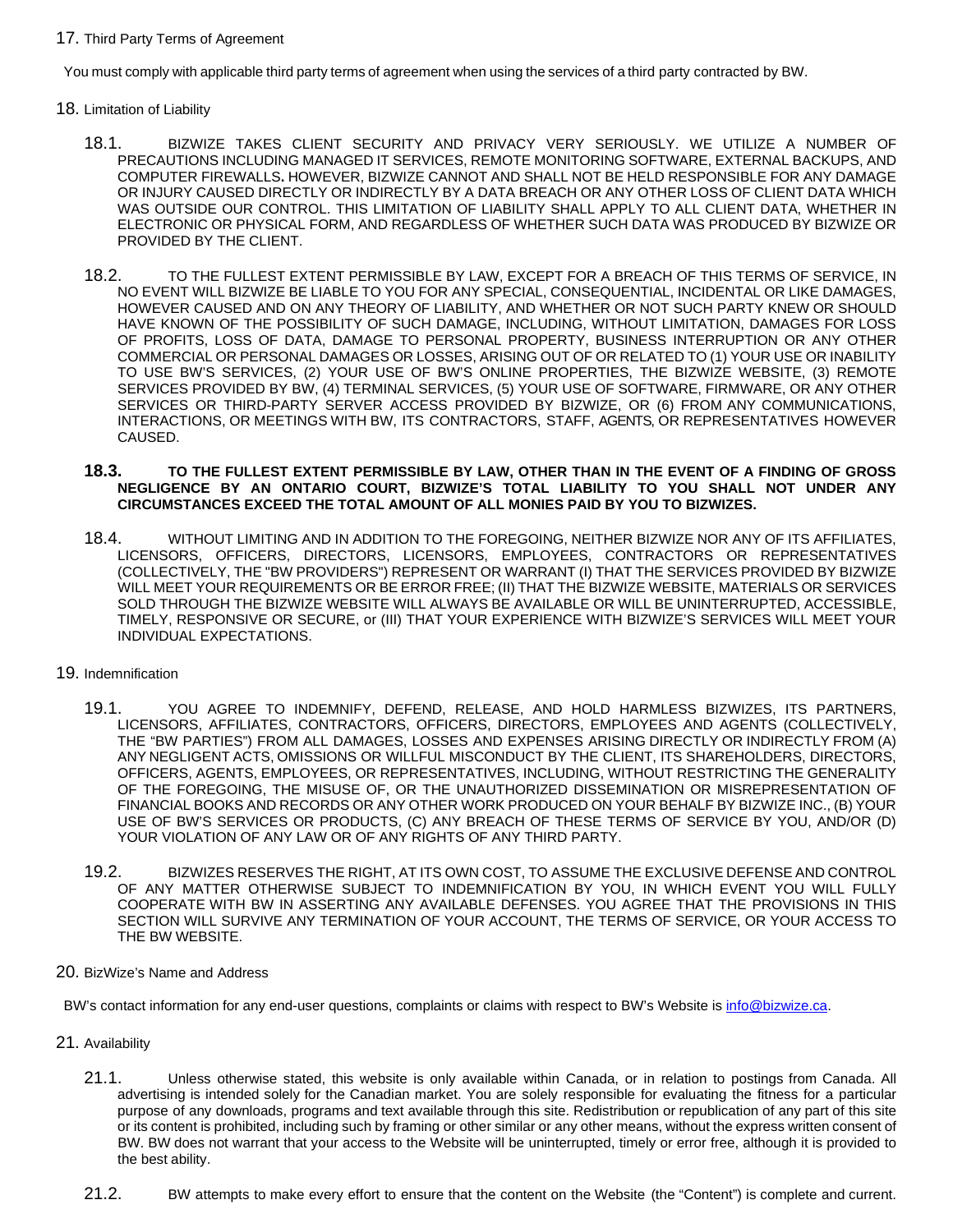However, BW does not warrant the quality, accuracy or completeness of Content on our Website. Such information is provided "as is" without warranty or condition of any kind. This Website may include inaccuracies, typographical errors, errors or omissions. Such errors, inaccuracies, typographical errors or omissions may relate to price or to product description or availability. In no event shall BW be liable for any damages whatsoever, including special, indirect or consequential damages, arising out of or in connection with the use or performance of Content available on the Website.

## 22. General

- 22.1. This Terms of Service will be governed by and construed in accordance with the laws of the Province of Ontario, without regard to any conflict of laws or rules or principles which might refer to the governance or construction of the Terms of Service to the laws of another jurisdiction. Any action by or against either party arising out of the Terms of Service or the execution or performance thereof shall only be brought before and settled by the court of the province of Ontario, Canada and to that effect the Parties herein elect domicile in the city and district of Toronto, Province of Ontario;
- 22.2. If any of these terms are deemed invalid or unenforceable for any reason (including, but not limited to the exclusions and limitations set out above), then the invalid or unenforceable provision will be severed from these terms and the remaining terms will continue to apply.
- 22.3. Failure of BW to enforce any of the provisions set out in these Terms or failure to exercise any option to terminate shall not be construed as a waiver of such provisions and shall not affect the validity of these Terms or any part thereof, or the right thereafter to enforce each and every provision.
- 22.4. This Terms of Service is not to be assignable except as may be contemplated hereunder but will endure to the benefit of and be binding upon each of the parties and their respective successors and permitted assigns.
- 22.5. Notwithstanding any other provisions of this Terms of Service, you acknowledge and agree that BW may obtain an injunction or other appropriate relief against you if you contravene or fail to comply with any provision of this Terms of Service in any way and you further agree that the provisions of this paragraph may be pleaded against you by way of estoppel or defence to a claim by you that an injunction or other appropriate relief should not be granted.
- 22.6. These Terms shall not be amended, modified, varied or supplemented except in writing and signed by duly authorised representatives of BW.
- 22.7. By using the BW website, purchasing any items through BW, or using BW's services you acknowledge and agree that you (i) have had sufficient time to review and consider this Terms of Service thoroughly; (ii) has read and understands the terms, the nature and the consequences of this Terms of Service and the obligations hereunder; (iii) have been given an opportunity to obtain independent legal advice concerning the interpretation and effect of this Terms of Service.

#### 23. Notification of Changes

BW reserves the right to change these Terms from time to time as it sees fit and the continued use of the Website or Services will signify your acceptance of any adjustment to these Terms. If there are any changes in how BW uses Client's information, notification by e-mail or postal mail will be made to those affected by this change. In the event of any changes to services confirmed in a Client Request, a notification will be provided to the Client explaining the nature of the changes. You are therefore advised to re-read this statement on a regular basis.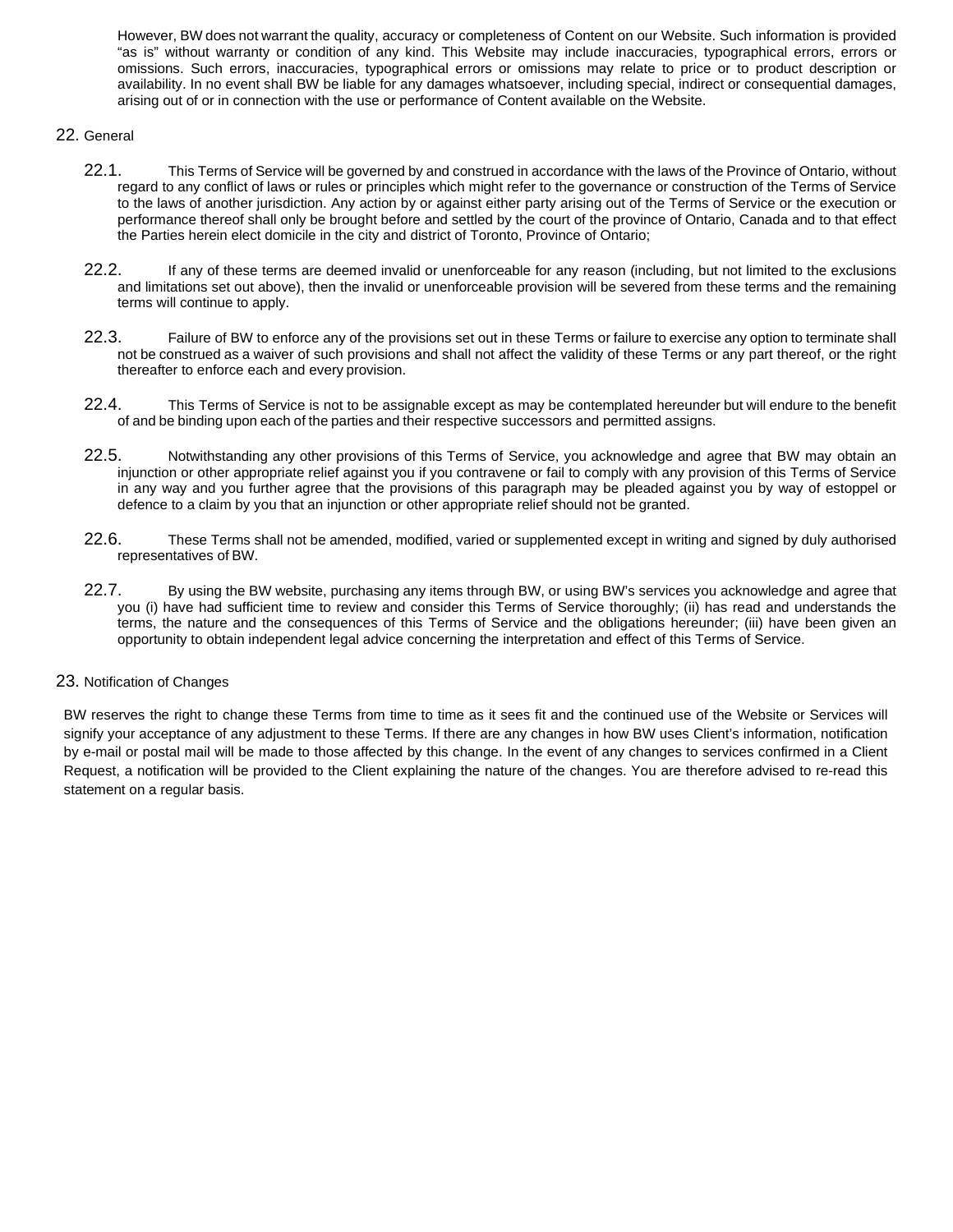### **Privacy Policy**

#### Last updated: 31 January 2020

This Privacy Policy describes BizWize Inc. and its affiliates' policies for collecting, using, and disclosing your information. Clients can view BW's services, including but not limited to management and accounting services for small businesses (the "Service"), through our website [www.bizwize.ca](http://www.bizwize.ca/) ("BW"), by phone, email, in-person, and through third parties. This Privacy Policy governs your access to the BW Service, regardless of how you access it, and by using our Services you consent to the collection, transfer, processing, storage, disclosure and other uses of data, content, and information ("Information") described in this Privacy Policy.

Herein, "BW" designates BizWize Inc. as well as its website www.bizwize.ca and the information systems that supports them.

Our Privacy Policy explains what Information we collect and why we collect it and how we use that Information. It is our policy to respect the privacy of our Clients regarding any Information that we may collect while using our Service.

#### 1) Terms of the Policy

It is BW's policy to comply with the privacy legislation within our jurisdiction. This Privacy Policy covers only those activities that are subject to the provisions of Canada's federal and Ontario's provincial privacy laws, as applicable.

The rights and obligations contained in this Privacy Policy may not be available to all individuals or in all jurisdictions. You may contact our Privacy Officer for more information on this Policy.

#### 2) Personal Information

The personal information BW collects includes:

- your name;
- physical address;
- phone number;
- email address and
- any other information in accordance with applicable legislation.

The business information BW collects includes:

- budgets and fiscal plans;
- financial reports;
- financial statements:
- past tax filings;

(the "Data")

To help us monitor and improve quality, we may collect your computer's Internet Protocol (IP) address, browser type, the web page visited before you came to our websites, information you search for on our websites, locale preferences, transactions date and time, operating system information, as well as metadata concerning your Data such as software of origin and typology.

BW will always seek Client consent before or at the time that we collect personal information. BW may collect information about you from a third party if you have consented to that third party to release your information. BW may also utilize the services of third parties and may receive personal information collected by those third parties in the course of the performance of their services. BW requires all third parties to provide confirmation that they are authorized to release your information.

#### 3) Cookies

To ensure that our site is optimized for ease of use, we or our service provider(s) may use Cookies to collect standard information about your language preferences, when you visit the Site, your browser type and version, and other similar information. You can reset your browser to notify you when it has received a Cookie or refuse to accept Cookies. However, if you refuse to accept Cookies, you may limit your viewing and/or not be able to access all features on the site.

4) Authorized Disclosure of Data and Information

BW discloses personally-identifying information only to its employees, contractors and affiliated organizations that need to know that information to process it on BW's behalf or to provide the Services, and that have agreed not to disclose it to others. Some of those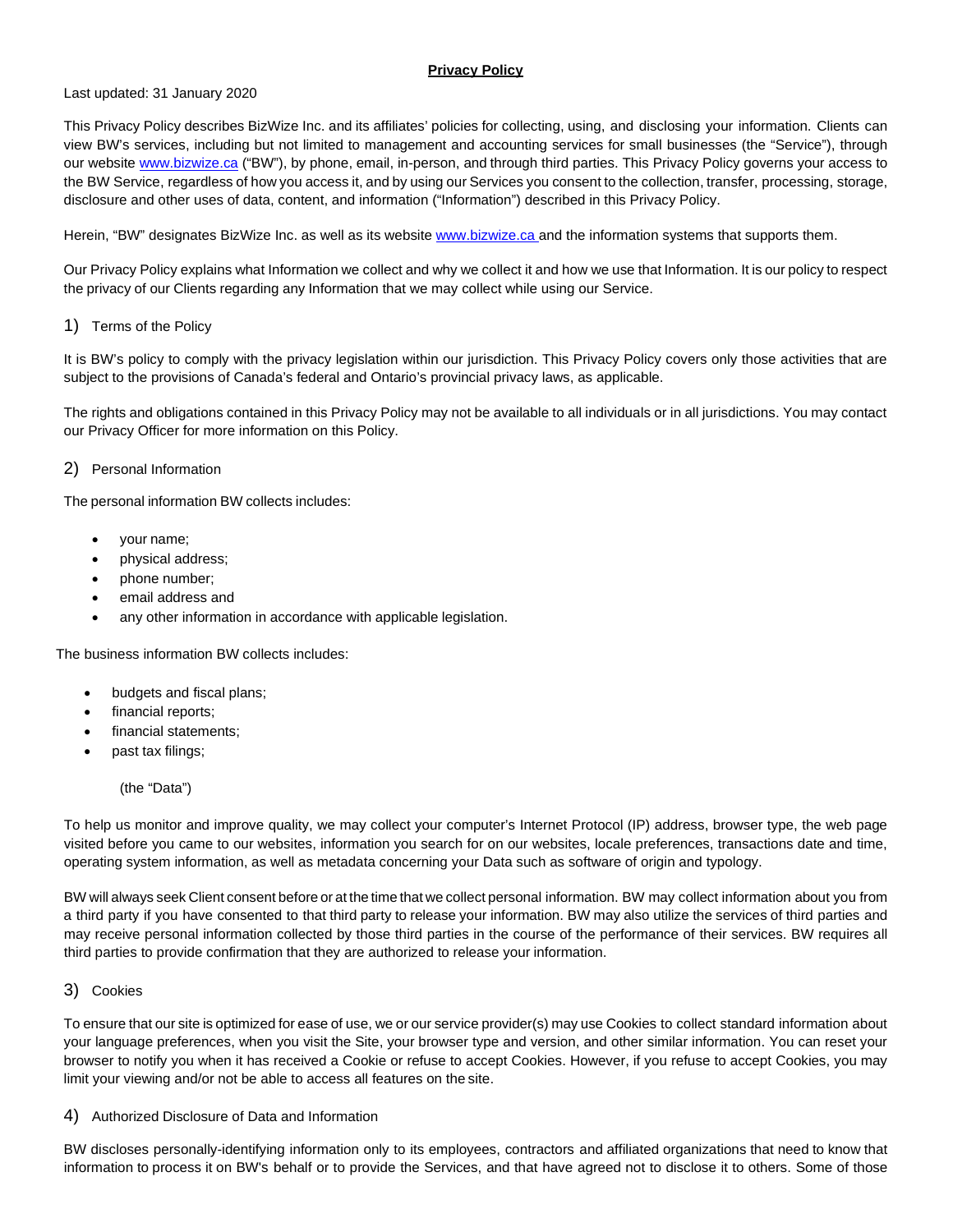employees, contractors and affiliated organizations may be located outside of Canada and/or outside your jurisdiction. By using BW's Services, you consent to the disclosure of such information to them.

Your personal information may also be used and disclosed:

- to comply with valid legal proceedings;
- to respond to a complaint or dispute;
- during an emergency situation where health or safety is at risk;
- to protect the rights of BW;
- to prevent fraud or abuse of BW or its Clients;
- to protect the safety of any individual from injury or death;
- where the personal information is publicly available; or
- with your consent.

Collected Information and Cookies may be used in aggregate form to assess how ourClients use our website, so that our partners may also understand how often people use our Services.

Unless specifically requested in writing, your corporation name may be cited in our Clients list. When you contact BW to obtain support, we may keep a record of your communication to help solve any issues you might be facing and reserve the right to publish it without any way to identify its origin, to help us support other Clients.

If we are involved in a merger, acquisition, or sale of all or a portion of our assets, your Data and Information may be transferred as part of that transaction. We will notify you via email and a notice on our websites of any change in control or use of your Data or Information. We will also notify you of choices you may have regarding the Data and Information.

We may share aggregated, non-personally identifiable information publicly and with our partners, such as publishers, advertisers or connected sites. For example, we may share information publicly to show trends about the general use of our Service.

You may change or withdraw your consent at any time, subject to legal or contractual obligations and reasonable notice by contacting our Privacy Officer in writing. BW may terminate any services to a Client immediately if that Client withdraws their consent.

#### 5) Retention of Data and Information

We will retain your information for as long as needed to provide you the Services. Once your account is closed, your Data will be deleted automatically within 30 days. If you wish to cancel your account, you may request the account cancellation by contacting us at [info@bizwize.ca.](mailto:info@bizwize.ca)

We may retain and use your information as necessary to comply with our legal obligations, resolve disputes, and enforce our agreements. Consistent with these requirements, we will try to delete your information quickly upon request. Please note, however, that there might be latency in deleting information from our servers and backed-up versions might exist after deletion.

#### 6) Third Party Applications

Our Privacy Policy does not apply to services offered by other companies or individuals, including products or sites that may be linked from our Services. Our Privacy Policy does not cover the information practices of other companies and organizations who advertise our services, andwho may use cookies, pixel tags and other technologies to serve and offer relevant ads.

We may share your information with a third party application with your consent, for example for payment processing. We accept no responsibility or liability in respect of any third party. Please refer to the privacy policies published on any third party sites which you may access through our site before submitting personal information to them.

#### 7) Enforcement

We regularly review our compliance with our Privacy Policy. When we receive formal written complaints, we will contact the person who made the complaint to follow up. We work with the appropriate regulatory authorities to resolve any complaints regarding the transfer of Data and Information that we cannot resolve with our Clients directly.

#### 8) Security

The security of your Data and Information is important to us. We follow the generally accepted standards held within our industry to